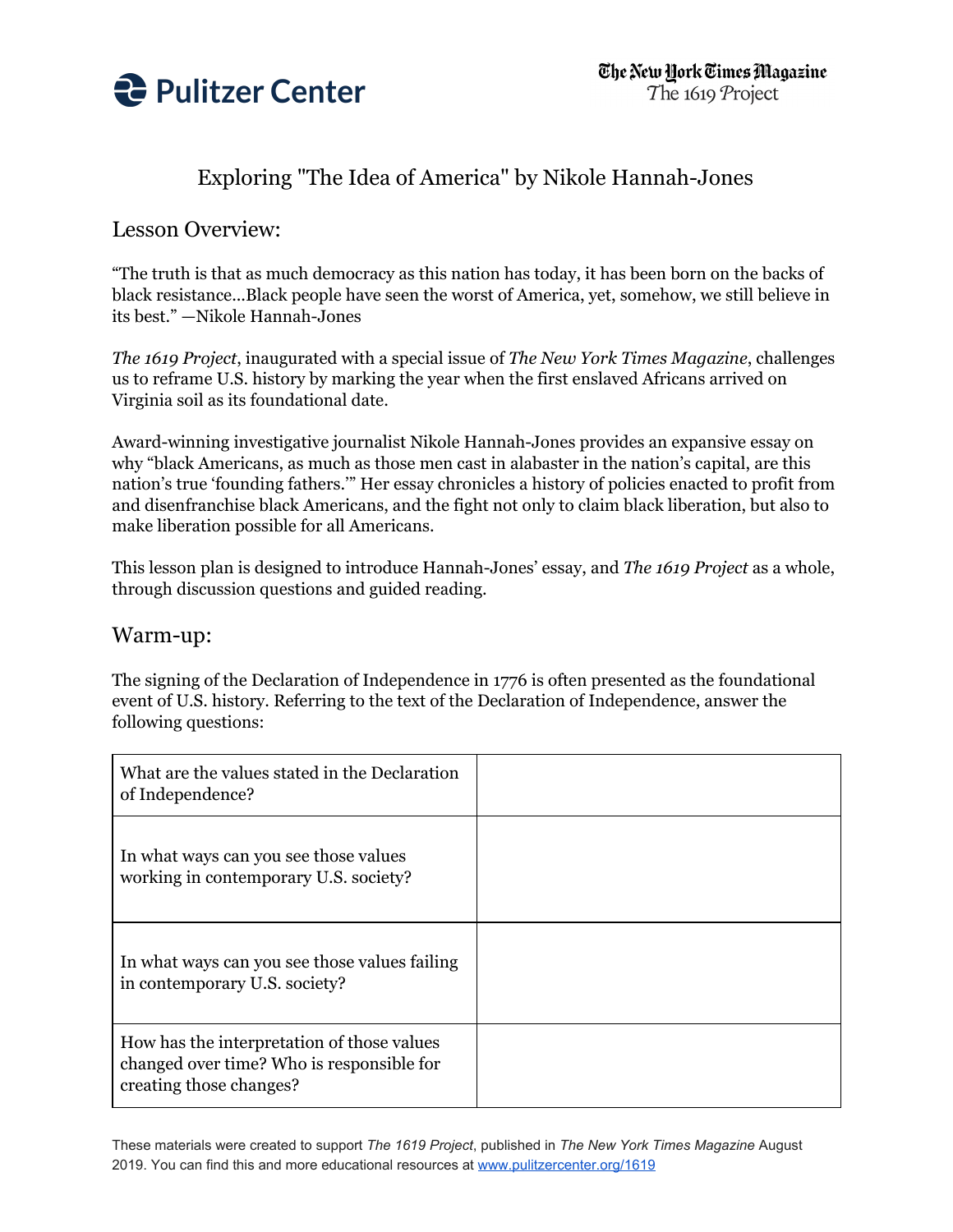

# Introductory Reading and Reflection:

1. Read the excerpt from "The Idea of America" by Nikole Hannah-Jones to identify her central thesis.

2. Identify Hannah-Jones' central thesis. Then, answer the following sets of questions.

| <b>Connecting to Content</b>                                                                                                  |  |
|-------------------------------------------------------------------------------------------------------------------------------|--|
| What do you know about slavery, and where<br>does that information come from?                                                 |  |
| What do you know about the contributions of<br>black Americans to U.S. society, and where<br>does that information come from? |  |
| What are the ramifications of slavery in<br>contemporary U.S. life?                                                           |  |
| How does the origin story of the U.S. change<br>if we mark the beginning of U.S. history in<br>1619 instead of 1776?          |  |
| What is national memory? How do we create<br>it? How can we change it?                                                        |  |

These materials were created to support *The 1619 Project*, published in *The New York Times Magazine* August 2019. You can find this and more educational resources at [www.pulitzercenter.org/1619](http://www.pulitzercenter.org/1619)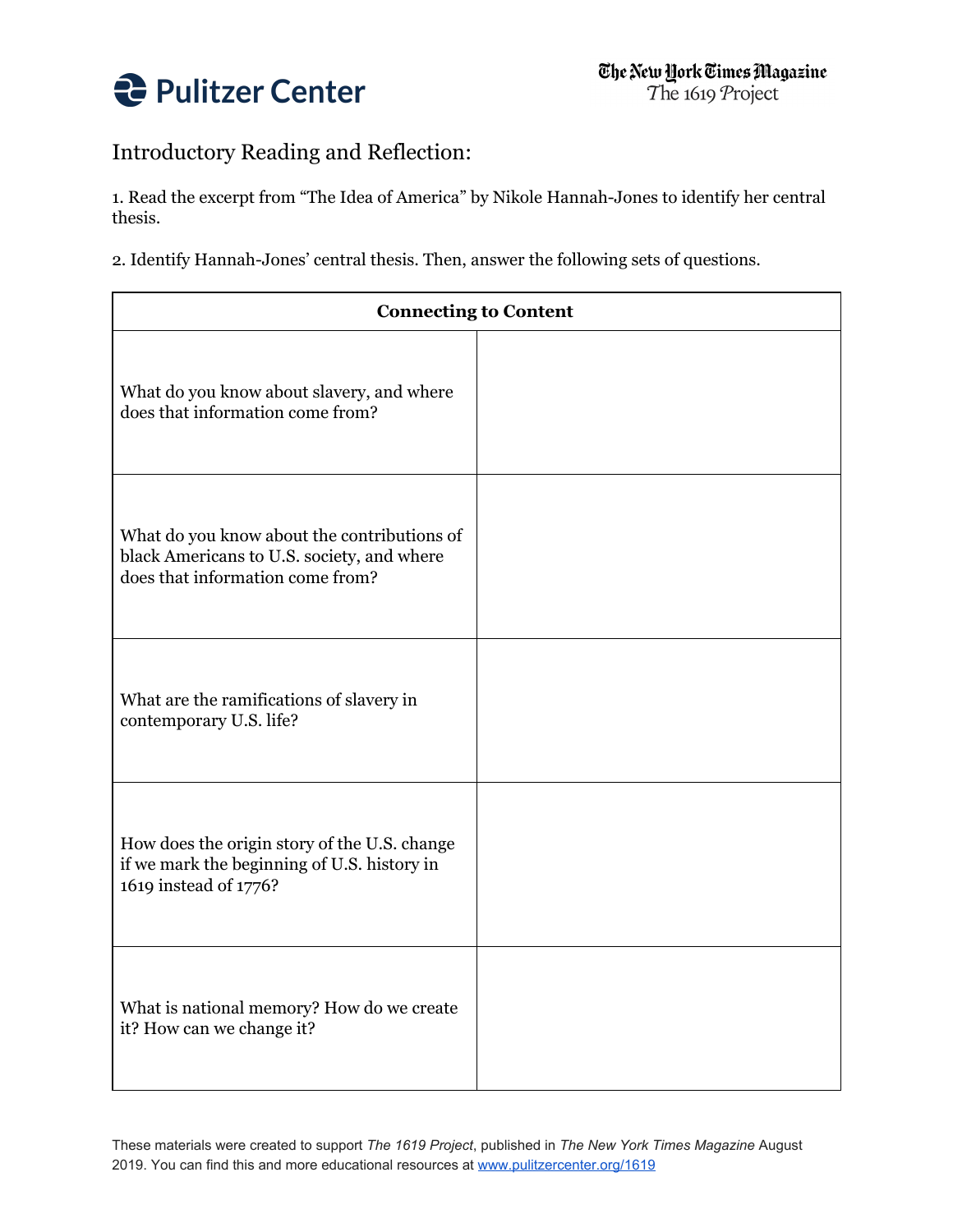

| <b>Connecting to Structure</b>                                                                                                                                                                                                                                                                          |  |
|---------------------------------------------------------------------------------------------------------------------------------------------------------------------------------------------------------------------------------------------------------------------------------------------------------|--|
| Why do you think Nikole Hannah-Jones and<br>other contributors to this issue chose to<br>publish this work in The New York Times<br><i>Magazine</i> , a national news publication?                                                                                                                      |  |
| What is journalism's role in shaping national<br>memory?                                                                                                                                                                                                                                                |  |
| The 1619 Project includes analytical essays,<br>poems, fiction, art, photography, and more in<br>the same issue. How can each of these forms<br>contribute to the conversation on the legacy<br>of slavery in the U.S.? What is the effect of<br>having all of these forms combined in one<br>magazine? |  |

### In-depth Reading and Reflection:

Read Nikole Hannah-Jones' full essay in *The 1619 Project*. **While you read,** consider this claim in her essay: "[T]he year 1619 is as foundational to the American story as 1776...black Americans, as much as those men cast in alabaster in the nation's capital, are this nation's true 'founding fathers.'"

Choose ONE of the following graphic organizers, and fill it out while you read:

- Graphic organizer tracking evidence Hannah-Jones' provides for her central thesis
- Graphic organizer tracking new information learned and personal responses to the essay

**After you read,** answer the following questions on a separate sheet of paper:

- 1. What examples of hypocrisy in the founding of the U.S. does Hannah-Jones supply? What evidence can you see for how "some might argue that this nation was founded not as a democracy but as a slavocracy"?
- 2. Why do you think Hannah-Jones consistently refers to what are commonly known as "plantations," such as Monticello, by the term "forced-labor camps" instead? Does any other language she uses to describe places, people, or events surprise or stand out to you?
- 3. What picture does Hannah-Jones paint of major figures in classical U.S. history, such as Thomas Jefferson and Abraham Lincoln? Did you learn new information about them from her essay? If so, why do you think this information wasn't included in other resources from which you have learned about U.S. history?